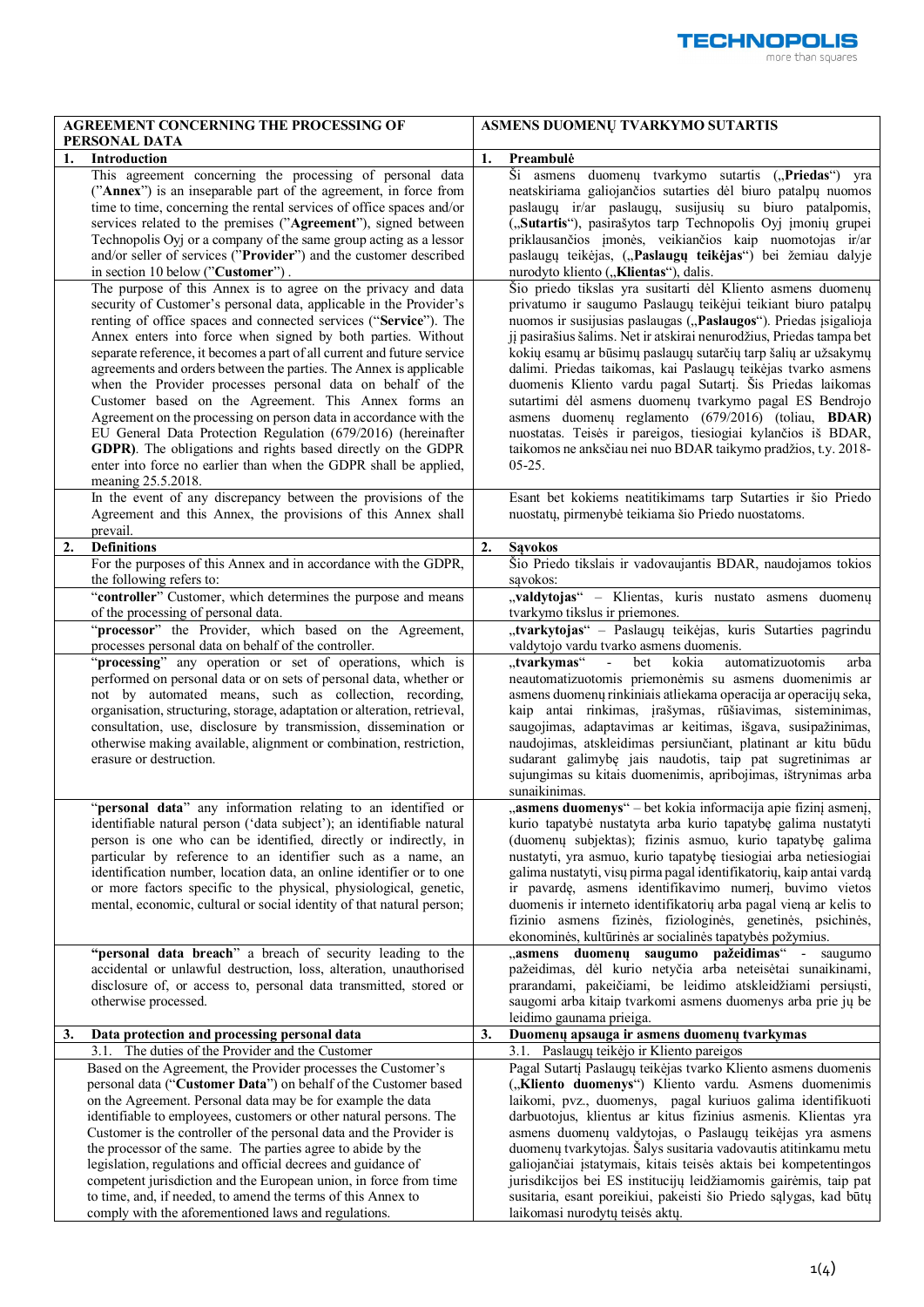| As the controller, the Customer is responsible for ensuring that it<br>has the necessary rights and has acquired the necessary consents to<br>process personal data. The Customer is responsible for drafting a<br>record, and keeping it accessible in addition to informing the data<br>subjects of the processing of information regarding them. The<br>Customer is responsible for the correctness of the personal data<br>provided to the Provider.<br>The Customer has the right and obligation to determine the purpose<br>and means of the processing of personal data. The subject-matter,<br>nature and purposes of the processing are further defined in the                                                                                                                                                   | Klientas, kaip valdytojas, yra atsakingas už tai, kad Klientas<br>turėtų teises bei atitinkamus sutikimus, kurie yra reikalingi<br>siekiant tvarkyti asmens duomenis. Be to, kad Klientas yra<br>atsakingas už duomenų subjektų informavimą apie duomenų apie<br>juos tvarkymą, Klientas taip pat yra atsakingas už atitinkamų<br>įrašų padarymą, išsaugojimą bei prieigą prie jų. Klientas yra<br>atsakingas už asmens duomenų, perduotų Paslaugų teikėjui,<br>tikslumą.<br>Klientas turi teisę bei pareigą nustatyti asmens duomenų<br>tvarkymo tikslus ir priemones. Sutartyje detalizuojami tvarkymo<br>veiksmų objektai, pobūdis bei tikslai.                                                                                                                                                      |
|---------------------------------------------------------------------------------------------------------------------------------------------------------------------------------------------------------------------------------------------------------------------------------------------------------------------------------------------------------------------------------------------------------------------------------------------------------------------------------------------------------------------------------------------------------------------------------------------------------------------------------------------------------------------------------------------------------------------------------------------------------------------------------------------------------------------------|---------------------------------------------------------------------------------------------------------------------------------------------------------------------------------------------------------------------------------------------------------------------------------------------------------------------------------------------------------------------------------------------------------------------------------------------------------------------------------------------------------------------------------------------------------------------------------------------------------------------------------------------------------------------------------------------------------------------------------------------------------------------------------------------------------|
| Agreement.<br>The Provider has the right to process Customer Data only in<br>accordance with the Agreement, this Annex and the written<br>guidance of the Customer and only insofar as it is necessary to<br>deliver the Service. The Provider shall inform the Customer in case<br>any non-compliance with EU or competent jurisdiction's privacy<br>legislation or regulation is detected in the guidance and in such case<br>the Provider may immediately refuse from and stop applying the<br>Customer's guidance.                                                                                                                                                                                                                                                                                                    | Paslaugų teikėjas turi teisę tvarkyti Kliento duomenis tik pagal<br>Sutarties, šio Priedo nuostatas bei rašytinius Kliento nurodymus<br>ir tik ta apimtimi, kuri reikalinga teikti Paslaugas. Paslaugų<br>teikėjas informuos Klientą apie bet kokį nustatytą atvejį, kai<br>Kliento nurodymas pažeistų ES ar atitinkamos jurisdikcijos<br>asmens duomenų apsaugą reglamentuojančius aktus bei tokiu<br>atveju Paslaugų teikėjas nedelsiant nustos vykdyti Kliento<br>nurodymus.                                                                                                                                                                                                                                                                                                                         |
| The Provider maintains a description of the Service or other<br>regulatory description of the processing operations performed in the<br>Service. The Provider has the right to collect anonymous and<br>statistic data about the use of the Services under the Agreement,<br>provided that the data does not identify the Customer or the data<br>subject and is used for analysing and developing the Provider's<br>services.                                                                                                                                                                                                                                                                                                                                                                                            | Paslaugų teikėjas užtikrins, kad būtų atliktas teisės aktus<br>atitinkantis atitinkamos Paslaugos ar tvarkymo veiksmų, teikiant<br>Paslaugą, aprašymas. Paslaugų teikėjas turi teisę rinkti<br>anoniminius ir statistinius duomenis apie Paslaugų pagal Sutartį<br>naudojimą su sąlyga, kad pagal tokius duomenis nebus galimybės<br>nustatyti Klientą ar duomenų subjektą, taip pat kad tokie<br>duomenys bus naudojami Paslaugų teikėjo Paslaugų analizei ir<br>gerinimui.                                                                                                                                                                                                                                                                                                                            |
| Deletion of/returning the personal data<br>3.2.<br>At the expiry of the Agreement, the Provider shall return to the<br>Customer or erase all Customer Data and delete all copies, in<br>accordance with the instructions provided by the Customer, unless<br>the applicable legislation requires the retention of the personal data.<br>3.3. Subcontractor                                                                                                                                                                                                                                                                                                                                                                                                                                                                | 3.2. Asmens duomenų sunaikinimas / grąžinimas<br>Pasibaigus Sutarčiai, vadovaudamasis Kliento nurodymais<br>Paslaugų teikėjas grąžins Klientui ar sunaikins visus Kliento<br>duomenis, taip pat sunaikins visas kopijas, nebent pagal taikomus<br>teisės aktus reikalaujama išsaugoti asmens duomenis.<br>3.3. Sub-tvarkytojas                                                                                                                                                                                                                                                                                                                                                                                                                                                                          |
| The Provider may use subcontractors for processing the Customer<br>Data. The Provider is responsible for its subcontractor's actions as<br>for its own and Provider shall sign similar written agreements with<br>its subcontractors about the processing of personal data. If<br>requested, the Provider shall in advance inform the Customer of the<br>subcontractors it intends to use in the processing of personal data<br>under the Agreement. The Customer has the right to deny the use<br>of new subcontractors on reasonable grounds.                                                                                                                                                                                                                                                                           | Paslaugų teikėjas gali pasitelkti sub-tvarkytojus Kliento duomenų<br>tvarkymui. Paslaugų teikėjas yra atsakingas už sub-tvarkytojo<br>veiksmus kaip už savo ir, savo ruožtu, Paslaugų teikėjas sudarytas<br>panašaus pobūdžio rašytinius susitarimus su savo sub-<br>tvarkytojais dėl asmens duomenų tvarkymo. Pareikalavus,<br>Paslaugų teikėjas iš anksto informuos Klientą apie ketinamus<br>pasitelkti sub-tvarkytojus asmens duomenų tvarkymui pagal<br>Sutartį. Klientas turi teisę motyvuotai nesutikti, kad būtų<br>pasitelkiami nauji sub-tvarkytojui.                                                                                                                                                                                                                                         |
| 3.4. The Provider's obligation to assist<br>The Provider must immediately forward all requests to inspect,<br>rectify, erase, ban the processing of data or other requests received<br>from the data subjects, to the Customer. It is the Customer's duty<br>to ensure that such requests are responded. Considering the nature<br>of the processing, the Provider helps the Customer, if possible, with<br>appropriate technical and organisational measures, in order for the<br>Customer to fulfil its duty to respond to the data subject's requests.                                                                                                                                                                                                                                                                 | 3.4. Paslaugų teikėjo pareiga padėti<br>Paslaugų teikėjas turi nedelsiant perduoti Klientui visus prašymus<br>susipažinti, pataisyti, sunaikinti ar uždrausti asmens duomenų<br>tvarkymą ar kitus prašymus, kuriuos gauna iš duomenų subjektų.<br>Klientas yra atsakingas už tai, kad būtų atsakyta į tokius<br>prašymus. Atsižvelgiant į tvarkymo veiksmų pobūdį, Paslaugų<br>teikėjas padės Klientui, kai tai yra įmanoma, atitinkamomis<br>techninėmis bei organizacinėmis priemonėmis, kad Klientas<br>galėtų įvykdyti savo pareigą atsakyti duomenų subjektui.                                                                                                                                                                                                                                     |
| Considering the nature of the processing and the available data, the<br>Provider must assist the Customer in ensuring that the Customer<br>complies with its obligations in accordance with the GDPR. Such<br>obligations may concern data security, notifications of data security<br>incidents, data protection impact assessment and prior<br>consultations. The Provider must assist the Customer only to the<br>extent that the privacy legislation sets requirements for the<br>processor of personal data. Unless otherwise agreed, the Provider<br>may invoice the expenses arisen from operations under this<br>provision in accordance with its current price list.<br>The Provider directs all inquiries from the supervisory authorities<br>directly to the Customer because the Supplier has no authority to | Atsižvelgiant į tvarkymo pobūdį bei prieinamus duomenis,<br>Paslaugų teikėjas privalo padėti Klientui, kad šis galėtų vykdyti<br>savo pareigas pagal BDAR. Tokios pareigos gali būti susijusios<br>su duomenų saugumu, pranešimais apie duomenų saugos<br>pažeidimus, poveikio duomenų apsaugai vertinimui ar<br>išankstinėmis konsultacijomis. Paslaugų teikėjas privalo padėti<br>Klientui tik ta apimtimi, kuria teisės aktuose nustatomi atitinkami<br>reikalavimai duomenų tvarkytojui. Jei nesusitarta kitaip,<br>Paslaugų teikėjui bus atlyginamos išlaidos, susijusios su šiame<br>punkte aptartais veiksmais pagal galiojantį Paslaugų teikėjo<br>kainoraštį.<br>Paslaugų teikėjas nukreips visus priežiūros institucijos<br>paklausimus tiesiogiai Klientui, kadangi Paslaugų teikėjas neturi |
| represent the Customer or act on behalf of the Customer with the<br>Customer Supervisory Authority.<br>Data processing specification form<br>4.                                                                                                                                                                                                                                                                                                                                                                                                                                                                                                                                                                                                                                                                           | įgaliojimų atstovauti Klientą ar veikti Kliento vardu priežiūros<br>institucijoje.<br>4.<br>Duomenų tvarkymo detalizavimo forma                                                                                                                                                                                                                                                                                                                                                                                                                                                                                                                                                                                                                                                                         |

**TECHNOPOLIS** 

more than squares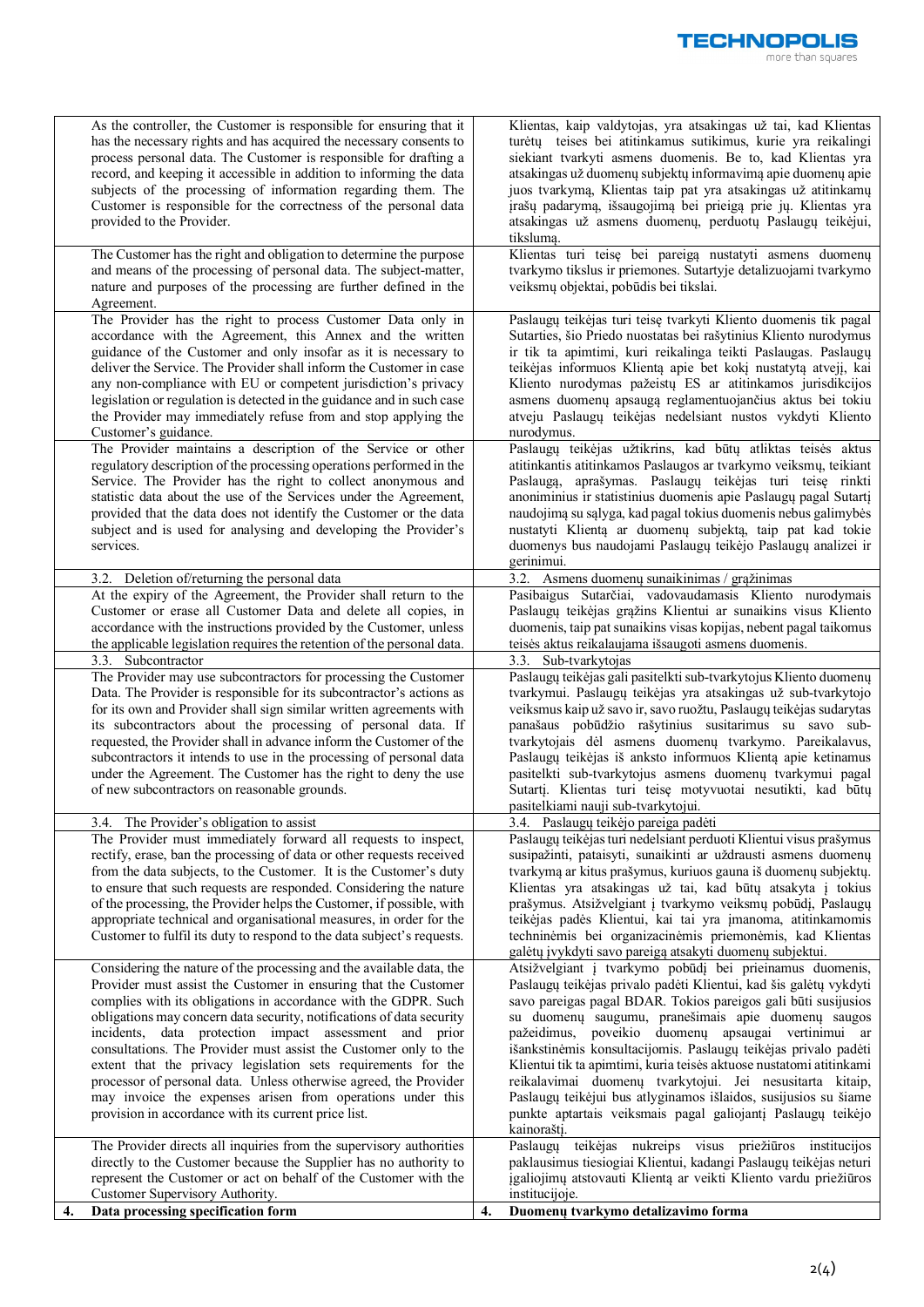|    |                                                                                                                                                                                                                                                                                                                                                                                                                                                                                                                                                                                                                                                                                                          | The categories of data subjects and types of personal data processed<br>in the Service, the duration, nature and purposes of the processing<br>of personal data and the instructions provided by the Customer are<br>defined in each Agreement and its Annexes. By way of derogation<br>or complementary to them, the parties agree in this privacy Annex                                                           |    | susitaria kaip nustatyta toliau:                                                                                                                                                                                                                                                                                                                                                                                                                                                                                                                                                                                                                                                                                                | Duomenų subjektų kategorijos bei teikiamų Paslaugų apimtyje<br>tvarkomi asmens duomenys, tvarkymo trukmė, pobūdis bei<br>tikslai, taip pat Kliento nurodymai yra pateikiami kiekvienoje<br>Sutartyje bei jos prieduose. Papildant juos, šiuo Priedu šalys                                                                                                                                       |  |  |
|----|----------------------------------------------------------------------------------------------------------------------------------------------------------------------------------------------------------------------------------------------------------------------------------------------------------------------------------------------------------------------------------------------------------------------------------------------------------------------------------------------------------------------------------------------------------------------------------------------------------------------------------------------------------------------------------------------------------|---------------------------------------------------------------------------------------------------------------------------------------------------------------------------------------------------------------------------------------------------------------------------------------------------------------------------------------------------------------------------------------------------------------------|----|---------------------------------------------------------------------------------------------------------------------------------------------------------------------------------------------------------------------------------------------------------------------------------------------------------------------------------------------------------------------------------------------------------------------------------------------------------------------------------------------------------------------------------------------------------------------------------------------------------------------------------------------------------------------------------------------------------------------------------|-------------------------------------------------------------------------------------------------------------------------------------------------------------------------------------------------------------------------------------------------------------------------------------------------------------------------------------------------------------------------------------------------|--|--|
|    | as follows:<br>Duration of Service<br>Nature and purpose<br>of Service                                                                                                                                                                                                                                                                                                                                                                                                                                                                                                                                                                                                                                   | In accordance with the lease and/or service<br>agreement, in force from time to time.<br>Rental of office spaces and cleaning<br>services, campus services, event services,<br>ICT services, provision of electricity and<br>maintenance and meeting services,<br>workplace design services and other<br>services related to office spaces and                                                                      |    | Paslaugų<br>teikimo terminas<br>Paslaugu<br>pobūdis ir<br>tikslas                                                                                                                                                                                                                                                                                                                                                                                                                                                                                                                                                                                                                                                               | Atitinkamas galiojančios nuomos ir/ar<br>paslaugų teikimo sutarties terminas<br>Biuro patalpų nuoma, valymo paslaugos, su<br>teritorijos tvarkymu susijusios paslaugos,<br>renginių organizavimo paslaugos, ICT<br>paslaugos, elektros tiekimas, priežiūra ir<br>susitikimų paslaugos, darbo vietų<br>projektavimo paslaugos, kitos paslaugos                                                   |  |  |
|    |                                                                                                                                                                                                                                                                                                                                                                                                                                                                                                                                                                                                                                                                                                          | informing of the Services.<br>The purpose of the Services is to satisfy the<br>Customer's needs concerning the office<br>spaces.                                                                                                                                                                                                                                                                                    |    |                                                                                                                                                                                                                                                                                                                                                                                                                                                                                                                                                                                                                                                                                                                                 | susijusios su biuro patalpomis ar informacija<br>apie Paslaugas.<br>Paslaugų tikslas yra tenkinti Kliento<br>poreikius dėl biuro patalpų.                                                                                                                                                                                                                                                       |  |  |
|    | Categories of<br>persons on which<br>the processing<br>operations applies<br>Types of collected                                                                                                                                                                                                                                                                                                                                                                                                                                                                                                                                                                                                          | Representatives, employees and partners of<br>the Customer and other persons related to<br>the Customer, whose information the<br>Customer has collected and provided to the<br>Provider for matters relating to fulfilling the<br>Agreement.<br>Name, birth date, phone number, email                                                                                                                              |    | Asmenų, kurių<br>atžvilgiu<br>atliekami<br>tvarkymo<br>veiksmai,<br>kategorijos<br>Renkamų                                                                                                                                                                                                                                                                                                                                                                                                                                                                                                                                                                                                                                      | Kliento atstovai, darbuotojai ar partneriai,<br>taip pat kiti su Klientu susiję asmenys,<br>informaciją apie kuriuos renka Klientas ir<br>teikia Paslaugų teikėjui Sutarties vykdymo<br>tikslais.<br>Vardas, pavardė, gimimo data, telefono                                                                                                                                                     |  |  |
|    | personal data                                                                                                                                                                                                                                                                                                                                                                                                                                                                                                                                                                                                                                                                                            | address and position in the Customer's<br>organisation, possible connections to other<br>organisations.                                                                                                                                                                                                                                                                                                             |    | asmens<br>duomenų rūšys                                                                                                                                                                                                                                                                                                                                                                                                                                                                                                                                                                                                                                                                                                         | numeris, el.pašto adresas, pareigos Kliento<br>organizacijoje, galimi ryšiai su kitomis<br>organizacijomis.                                                                                                                                                                                                                                                                                     |  |  |
|    | has ended.                                                                                                                                                                                                                                                                                                                                                                                                                                                                                                                                                                                                                                                                                               | This Annex expires with respect to each Agreement, when the<br>processing of personal data under the Agreement and this Annex                                                                                                                                                                                                                                                                                       |    | Šis Priedas pasibaigia kiekvienos Sutarties atžvilgiu tada, kada<br>pagal atitinkamą Sutartį ir šį Priedą pasibaigia asmens duomenų<br>tvarkymo veiksmai.                                                                                                                                                                                                                                                                                                                                                                                                                                                                                                                                                                       |                                                                                                                                                                                                                                                                                                                                                                                                 |  |  |
| 5. | Processing outside of EU / EEA                                                                                                                                                                                                                                                                                                                                                                                                                                                                                                                                                                                                                                                                           |                                                                                                                                                                                                                                                                                                                                                                                                                     | 5. |                                                                                                                                                                                                                                                                                                                                                                                                                                                                                                                                                                                                                                                                                                                                 | Tvarkymo veiksmai ne ES / EEE teritorijoje                                                                                                                                                                                                                                                                                                                                                      |  |  |
|    | The Provider and its subcontractors do not process personal data<br>outside of the EU/EEA area without the Customers written consent.<br>Parties shall in advance agree in writing of all transfers or<br>processing of Customer Data outside of the EU/EEA and the                                                                                                                                                                                                                                                                                                                                                                                                                                      |                                                                                                                                                                                                                                                                                                                                                                                                                     |    | Paslaugų teikėjas ir jo sub-tvarkytojai netvarkys asmens<br>duomenų už ES / EEE teritorijos ribų be Kliento rašytinio<br>sutikimo.<br>Šalys iš anksto raštu susitars dėl visų Kliento duomenų<br>perdavimo ar tvarkymo už ES / EEE teritorijos ribų veiksmų; ES                                                                                                                                                                                                                                                                                                                                                                                                                                                                 |                                                                                                                                                                                                                                                                                                                                                                                                 |  |  |
|    | standard contractual clauses approved by the European Union shall<br>be primarily applied on all transfers of Customer Data outside the<br>EU/EEA.                                                                                                                                                                                                                                                                                                                                                                                                                                                                                                                                                       |                                                                                                                                                                                                                                                                                                                                                                                                                     |    | institucijų patvirtintos standartinės sutarčių sąlygos bus<br>pirmiausia taikomos visiems Kliento duomenų perdavimo už ES<br>/ EEE teritorijos atvejams.                                                                                                                                                                                                                                                                                                                                                                                                                                                                                                                                                                        |                                                                                                                                                                                                                                                                                                                                                                                                 |  |  |
| 6. | <b>Audits</b><br>The Customer or a third-party auditor (not being a competitor of the<br>Provider) on behalf of Customer may inspect the operations under<br>this Annex. The parties agree on the date of the audit and other<br>details in good time and no later than 14 working day before the<br>audit. The audit shall be carried out in a way that does not interfere<br>with the Provider's or its subcontractor's commitments with third<br>parties. The representative of the Customer and the auditor must<br>sign confidentiality agreements.                                                                                                                                                 |                                                                                                                                                                                                                                                                                                                                                                                                                     |    | 6.<br>Auditai<br>Klientas ar Kliento vardu trečioji šalis-auditorius (kuris nebus<br>Paslaugų teikėjo konkurentu) galės atlikti veiksmų pagal šį Priedą<br>patikrinimą. Šalys iš anksto (bet kuriuo atveju ne vėliau nei 14<br>darbo dienų iki numatomos tokio patikrinimo datos) susitars dėl<br>tokio patikrinimo datos bei kitų patikrinimų aspektų.<br>Patikrinimas bus vykdomas tokiu būdu, kad nebūtų trikdoma<br>Paslaugų teikėjo ar jo sub-tvarkytojų veikla bei įsipareigojimai<br>trečiosioms šalims. Kliento atstovas bei auditorius turės<br>pasirašyti atitinkamus konfidencialumo susitarimus.                                                                                                                    |                                                                                                                                                                                                                                                                                                                                                                                                 |  |  |
|    | Each party shall carry its own costs caused by the audit.                                                                                                                                                                                                                                                                                                                                                                                                                                                                                                                                                                                                                                                |                                                                                                                                                                                                                                                                                                                                                                                                                     |    | Kiekviena šalis pati dengs su auditu susijusias išlaidas.                                                                                                                                                                                                                                                                                                                                                                                                                                                                                                                                                                                                                                                                       |                                                                                                                                                                                                                                                                                                                                                                                                 |  |  |
|    | Data security<br>The Provider shall implement appropriate technical<br>and<br>organisational measures to protect the Customer Data, considering<br>the risks that are presented by the personal data processing, such as<br>accidental or unlawful destruction, loss, alteration, unauthorised<br>disclosure of, or access to, personal data transmitted, stored or<br>otherwise processed. The technical options and the costs of the<br>options in relation to the special risks connected with the processing<br>of and sensitive nature of the personal data, which the Customer has<br>informed of or in writing brought out, shall be taken into account<br>when organizing the security measures. |                                                                                                                                                                                                                                                                                                                                                                                                                     | 7. | Duomenu saugumas<br>Paslaugų teikėjas įgyvendins tinkamas technines ir organizacines<br>priemones apsaugoti Kliento duomenis atsižvelgdamas į rizikas,<br>susijusias su asmens duomenų tvarkymo veiksmais, tokias kaip<br>netyčinis ar neteisėtas persiųstų, saugomų ar kitaip tvarkomų<br>asmens duomenų sunaikinimas, praradimas, pakeitimas,<br>atskleidimas be leidimo ar prieiga prie jų be leidimo. Užtikrinant<br>saugumo priemones taip pat bus atsižvelgta į technines galimybes<br>bei tokių techninių galimybių kaštus, susijusius su konkrečiomis<br>rizikomis dėl asmens duomenų tvarkymo ir dėl asmens duomenų<br>jautraus pobūdžio, apie kurias Klientas raštu informavo Paslaugų<br>teikėją ar jas jam pateikė. |                                                                                                                                                                                                                                                                                                                                                                                                 |  |  |
|    |                                                                                                                                                                                                                                                                                                                                                                                                                                                                                                                                                                                                                                                                                                          | The Customer must ensure that the Provider is informed of all<br>matters regarding the personal data provided by the Customer, such<br>as risk assessments and processing of special categories of persons,<br>which may affect the technical and organisational measures in<br>accordance with this Annex. The Provider ensures that the<br>personnel of the Provider or its subcontractors, that take part in the |    |                                                                                                                                                                                                                                                                                                                                                                                                                                                                                                                                                                                                                                                                                                                                 | Klientas privalo užtikrinti, kad Paslaugų teikėjas būtų<br>informuotas apie visus su Kliento pateiktais asmens duomenimis<br>susijusius aspektus, tokius kaip rizikos įvertinimas ar specialių<br>asmenų kategorijų duomenų tvarkymas, kurie gali turėti įtakos<br>techninėms ir organizacinėms priemonėms pagal šį Priedą.<br>Paslaugų teikėjas užtikrina, kad Paslaugų teikėjo darbuotojai ar |  |  |